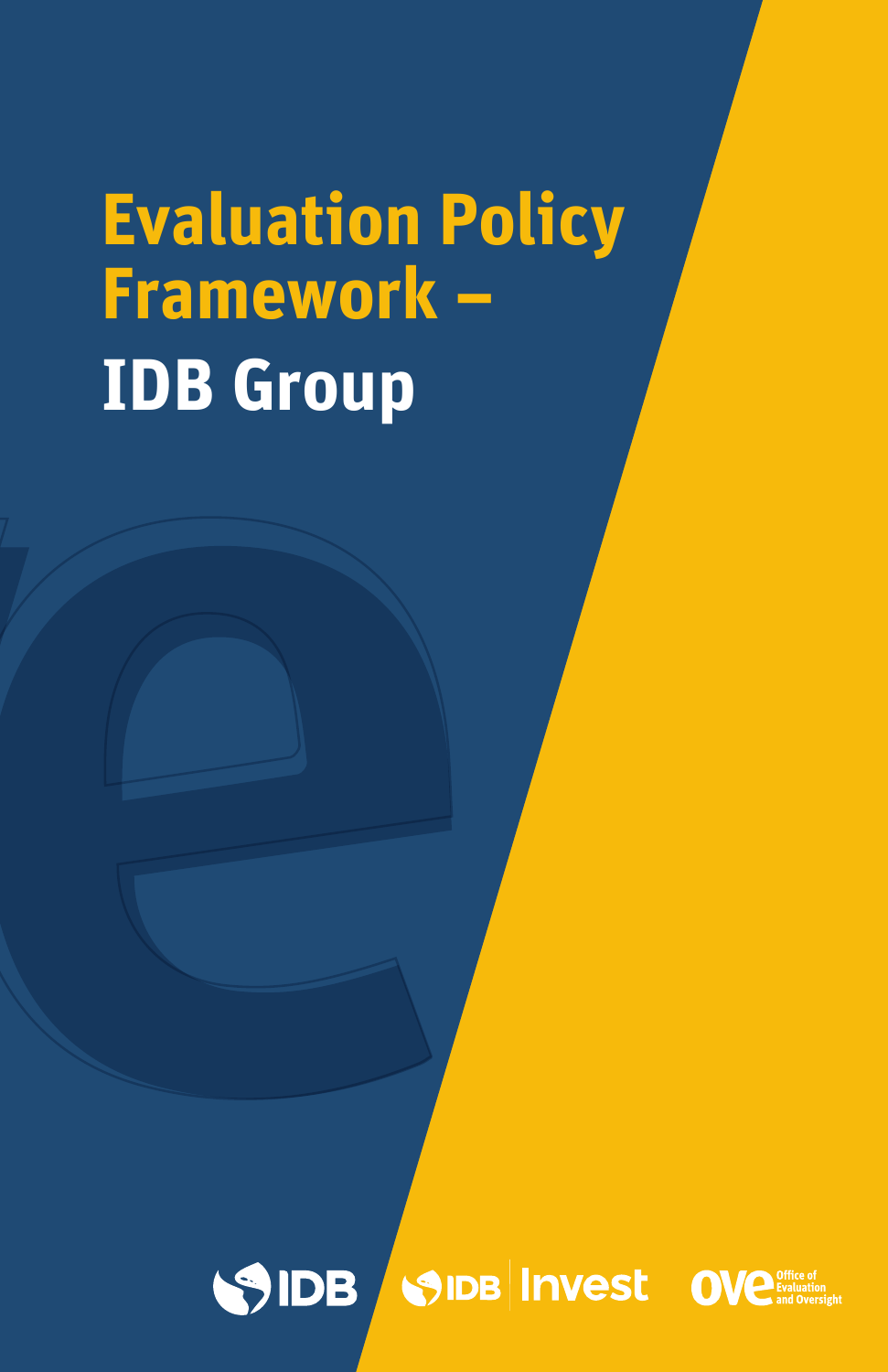Copyright © [2019] Inter-American Development Bank. This work is licensed under a Creative Commons IGO 3.0 Attribution - NonCommercial - NoDerivatives (CC-IGO BY-NC-ND 3.0 IGO) license [\(http://creativecommons.org/licenses/by](http://creativecommons.org/licenses/by-nc-nd/3.0/igo/legalcode)[nc-nd/3.0/igo/legalcode](http://creativecommons.org/licenses/by-nc-nd/3.0/igo/legalcode)) and may be reproduced with attribution to the IDB and for any non-commercial purpose. No derivative work is allowed.

Any dispute related to the use of the works of the IDB that cannot be settled amicably shall be submitted to arbitration pursuant to the UNCITRAL rules. The use of the IDB's name for any purpose other than for attribution, and the use of IDB's logo shall be subject to a separate written license agreement between the IDB and the user and is not authorized as part of this CC-IGO license.

Note that link provided above includes additional terms and conditions of the license.



© Inter-American Development Bank, 2019 Office of Evaluation and Oversight 1350 New York Avenue, N.W. Washington, D.C. 20577 [www.iadb.org/evaluation](http://www.iadb.org/evaluation)

RE-538-2 July 2019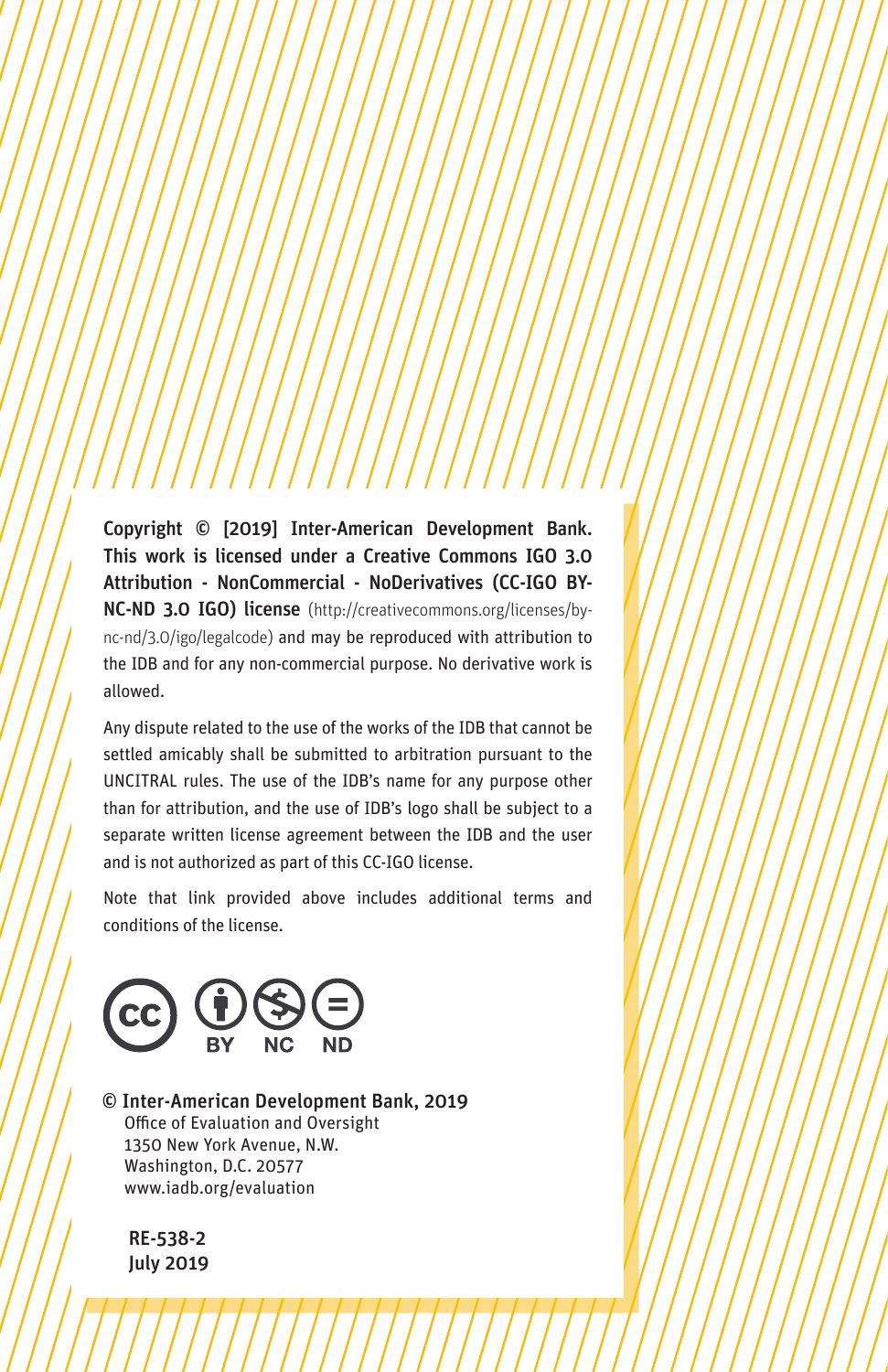### **Evaluation Policy Framework – IDB Group**

Washington, D.C. July 2019

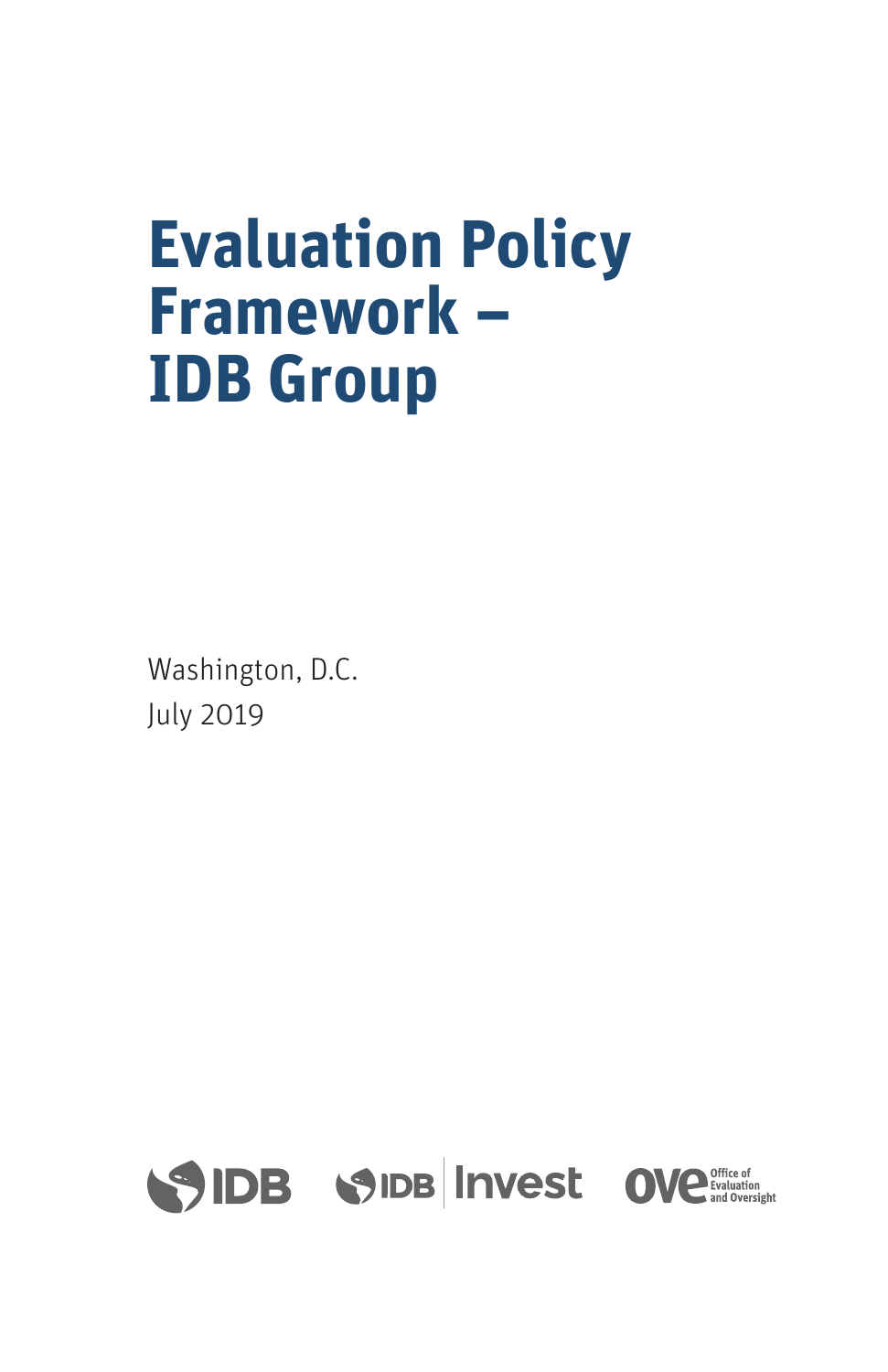$\sqrt{}$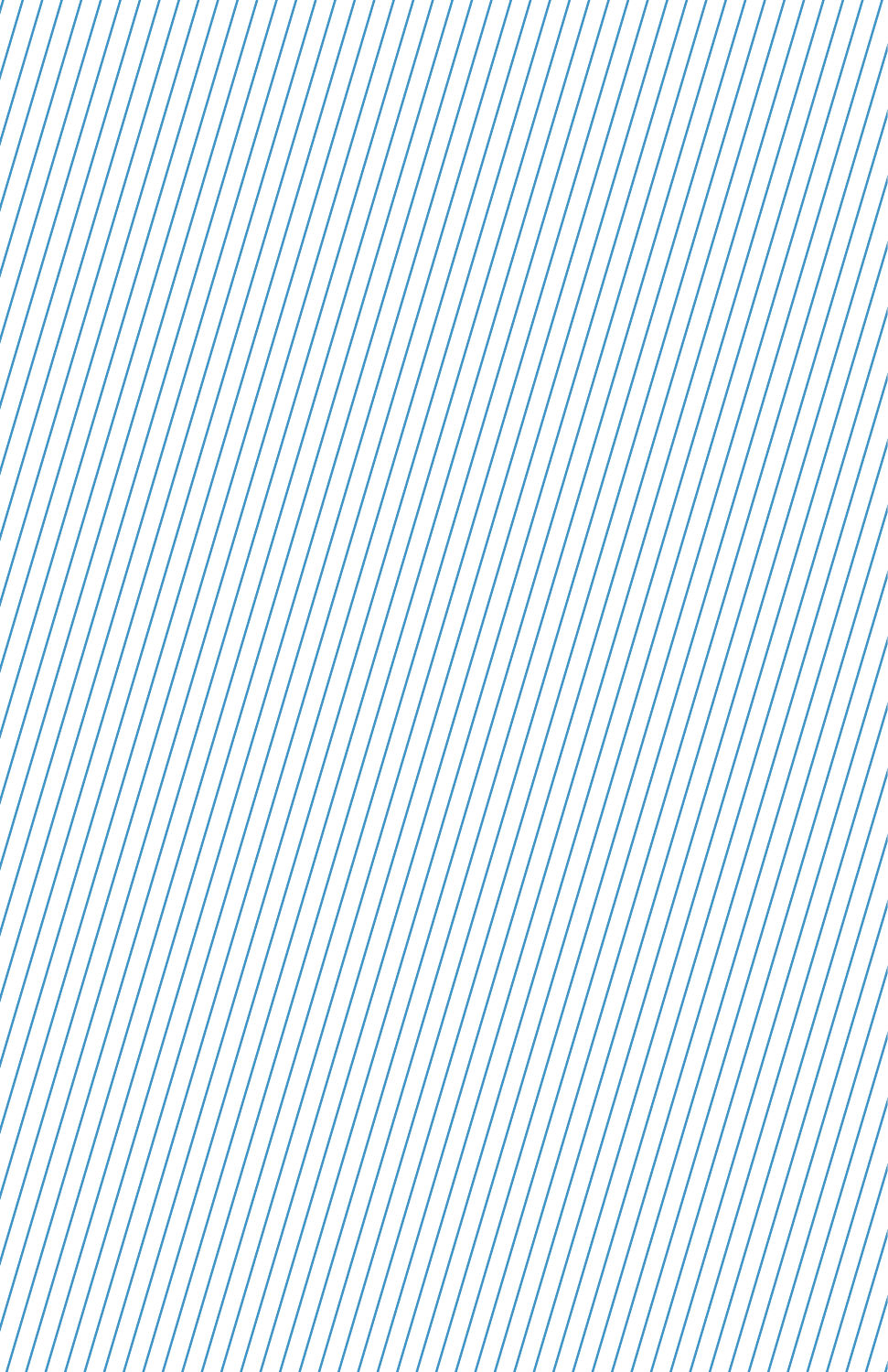# **Table of contents**

[I. Introduction](#page-6-0) [II. Objectives of the Evaluation System of the IDB](#page-7-0)  [Group](#page-7-0) [III. Guiding Principles Underpinning the](#page-9-0)  [Evaluation System of the IDB Group](#page-9-0) [IV. Architecture of the Evaluation System of the](#page-12-0)  [IDB Group](#page-12-0) [V. Roles and Responsibilities in the Evaluation](#page-14-0)  [System of the IDB Group](#page-14-0) [VI. Communication, Disclosure, and Dissemination](#page-19-0) [VII. Review of the Independent Evaluation](#page-20-0)  [Function](#page-20-0) [Annex: List of documents](#page-21-0) 1 2 4 7 9 14 15 16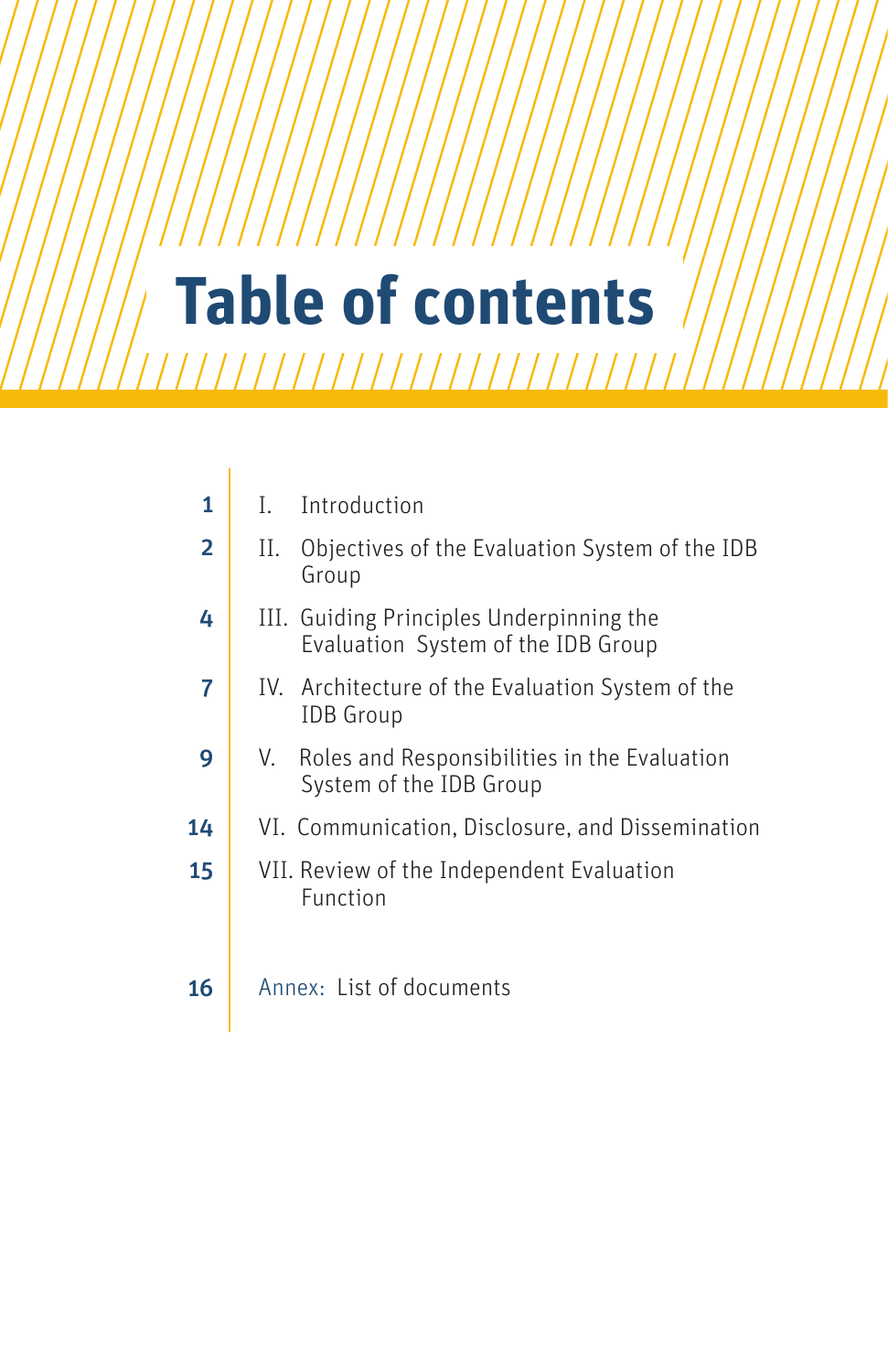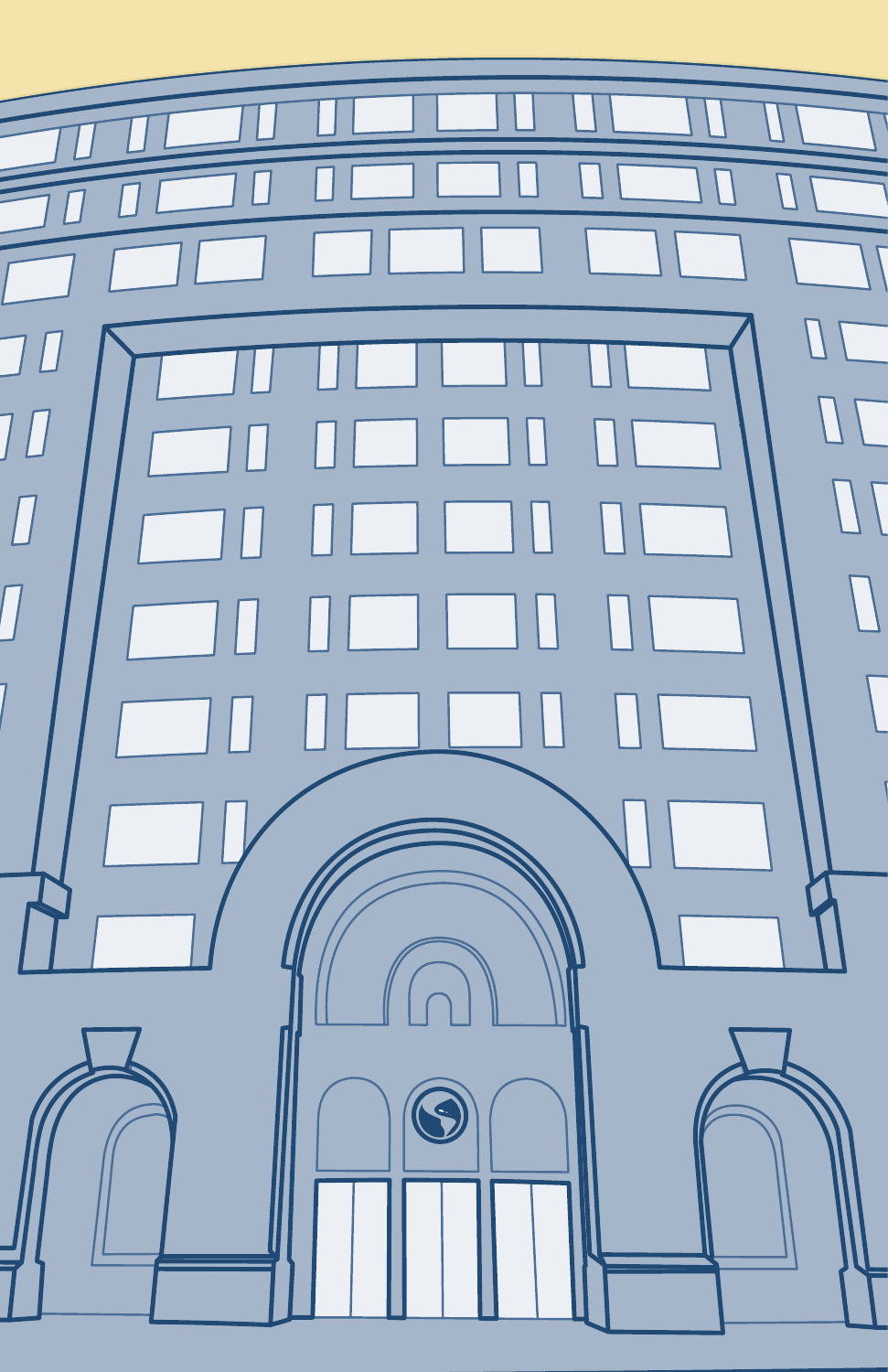## <span id="page-6-0"></span>**I. Introduction**

This document outlines and gathers the evaluation principles and the institutional arrangements that guide the evaluation system of the Inter-American Development  $Bank<sup>1</sup>$  (IDB) and the Inter-American Investment Corporation (IDB Invest, and jointly with the IDB, the IDB Group), in accordance with IDB Group policies, procedures and regulations.<sup>2,3</sup>

The IDB Group evaluation system comprises the selfevaluation and the independent evaluation functions and it is a shared responsibility among (i) the Board of Executive Directors,<sup>4</sup> (ii) the Office of Evaluation and Oversight (OVE), and (iii) Management.5

<sup>1</sup> The Inter-American Development Bank includes IDB Lab.

<sup>2</sup> This document is approved by the Boards of Executive Directors of the IDB and IIC, which would similarly approve any changes in this document. Policies, procedures and regulations applicable to the evaluation system of both institutions should be consistent with norms set forth in this document.

<sup>3</sup> The annex provides a list of documents relevant to the evaluation system of the IDB Group.

<sup>4</sup> As used in this document, "Board" means the Board of Executive Directors of IDB or the Board of Executive Directors of IDB Invest, as applicable, or the Boards of Executive Directors of IDB and IDB Invest for joint evaluation activities, depending on the context in which the term is used.

<sup>5</sup> As used in this document, "Management" means the Management of IDB or the Management of IDB Invest, as applicable, or the Managements of IDB and IDB Invest for joint evaluation activities, depending on the context in which the term is used.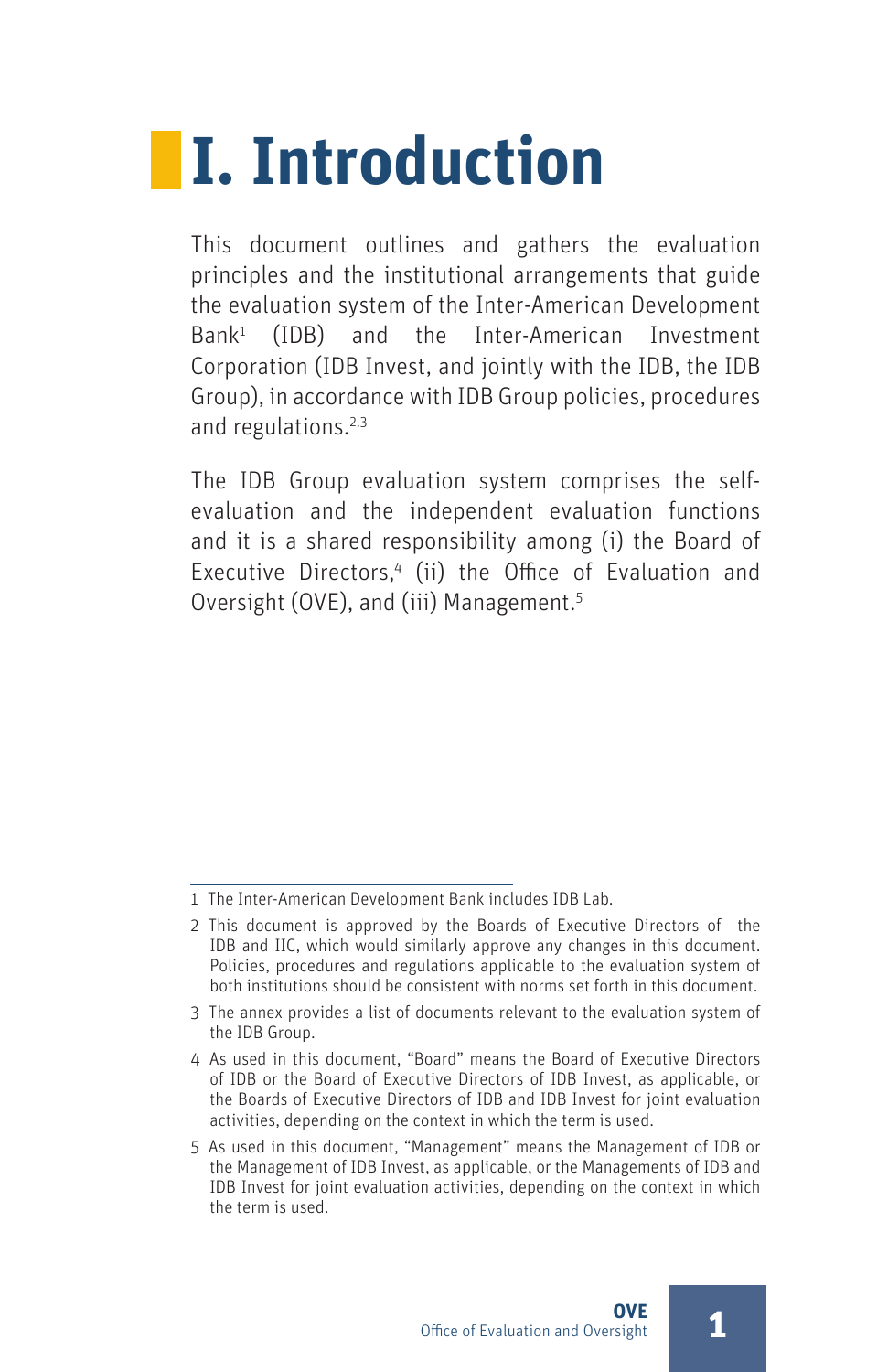# <span id="page-7-0"></span>**II.Objectives of the Evaluation System of the IDB Group**

The objectives of the IDB Group's Evaluation System are to improve the "operational performance, strengthen institutional learning, and achieve better results from evaluation working together with development partners."6 The evaluation function is a tool to enhance institutional learning and accountability for development results of the IDB Group's work, including development policies, financed activities, and related processes.

The purpose of the IDB, as stated in the Agreement Establishing the Inter-American Development Bank, is to "contribute to the acceleration of the process of economic and social development of the regional developing member countries, individually and collectively."7 The purpose of IDB Invest, as stated in the Agreement Establishing the Inter-American Investment Corporation, is "to promote the economic development of its regional developing member countries by encouraging the establishment, expansion, and modernization of private enterprises."8

<sup>6</sup> "Final Report of the Working Group on Oversight and Evaluation entitled 'Strengthening Oversight and Rebuilding Evaluation in the Bank'" (1999). These objectives are also reflected on the Merge-Out proposal, document "Delivering the Renewed Vision: Organizational and Capitalization Proposal for the IDB Group Merge-Out" (2015).

<sup>7</sup> Agreement Establishing the Inter-American Development Bank at Article 1, Sec. 1.

<sup>8</sup> Agreement Establishing the Inter-American Investment Corporation at Article 1, Sec. 1. In accordance with Resolution AG-9/15 and CII/AG-2/15 (the "Busan Resolution"), the IIC shall, guided by the principles of strengthening development effectiveness, development impact and additionality and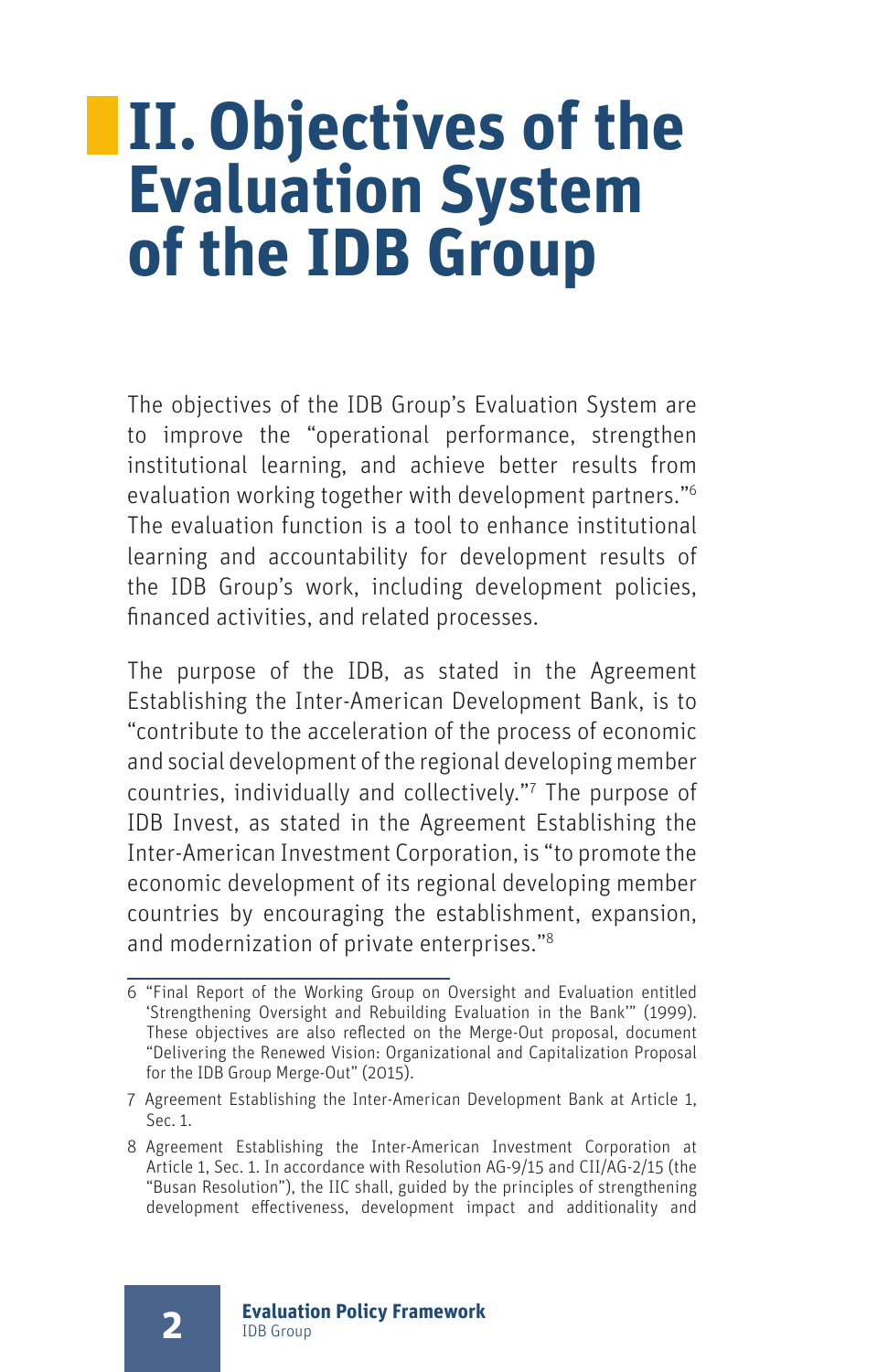The IDB Group evaluation system helps ensure that the Bank and IDB Invest remain effective in providing development results within the region. To achieve this goal, the IDB Group needs to ensure that the activities it supports are effective. To this effect it needs to continuously learn and adapt based on evidence of what works and what does not work. Evaluation supports such adaptive learning while also fostering accountability for achieving results.<sup>9</sup> Therefore, the objectives of the evaluation system are to:

- foster continuous learning to inform decisions on and improve current and future policies, strategies, programs, operations, activities, and systems;
- provide a basis for each institution's accountability to shareholders for delivering on its development mandate by systematically assessing performance and development results; and
- **■** contribute to transparency by systematically assessing the IDB Group's performance and development effectiveness and by appropriately disseminating the findings in accordance with the access to information policy of the corresponding IDB Group institution.

maximizing the efficient use of resources and the synergies between the IDB Group's public and private sector activities, carry out the full range of operations formerly carried out by the IDB Group NSG windows.

<sup>9</sup> As international development organizations, IDB and IDB Invest are required by their shareholders to be transparent and accountable for achieving results.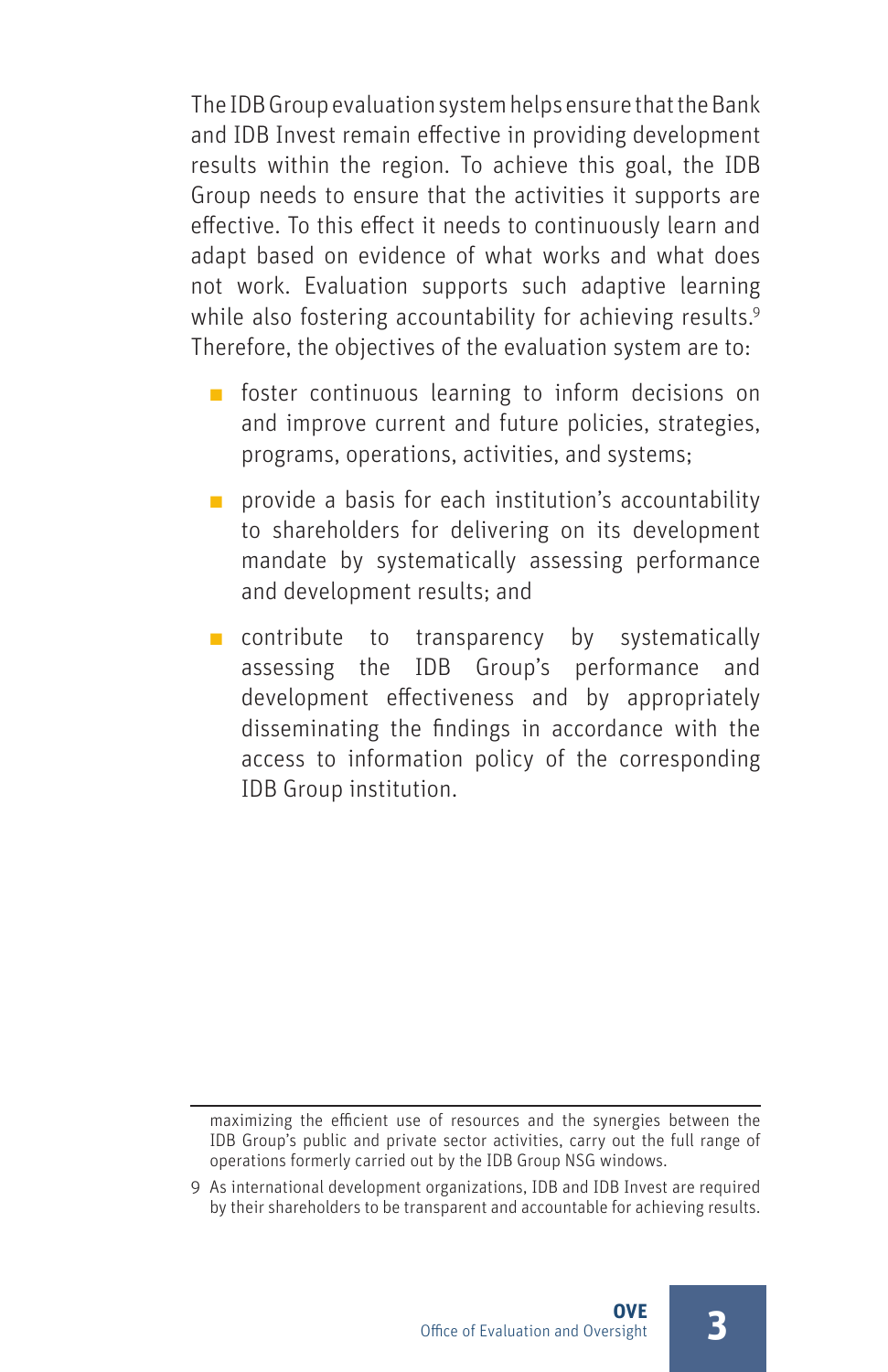#### <span id="page-9-0"></span>**III. Guiding Principles Underpinning the Evaluation System of the IDB Group**

The IDB Group evaluation system is anchored in six equally important guiding principles.

Usefulness of evaluations. To achieve their purpose, evaluations must be useful— that is, they must be timely, on topics of strategic interest, and credible. Credibility is grounded in impartiality and the use of rigorous and transparent methodologies.

**Evaluability.** Evaluability is the "extent to which an activity or a program can be evaluated in a reliable and credible fashion."10 The concept of evaluability is central to the IDB Group's commitment to results. Effective evaluation requires that the objectives of the IDB Group's activities be expressed and monitored in a way that allows subsequent evidence-based assessment.

Use of internationally agreed standards. The methodologies used for independent evaluation and selfevaluation must be grounded in established internationally agreed standards and adapted to the specific needs, mandates, and governance of each institution.

<sup>10</sup> OECD (2002). Glossary of Key Terms in Evaluation and Results Based Management.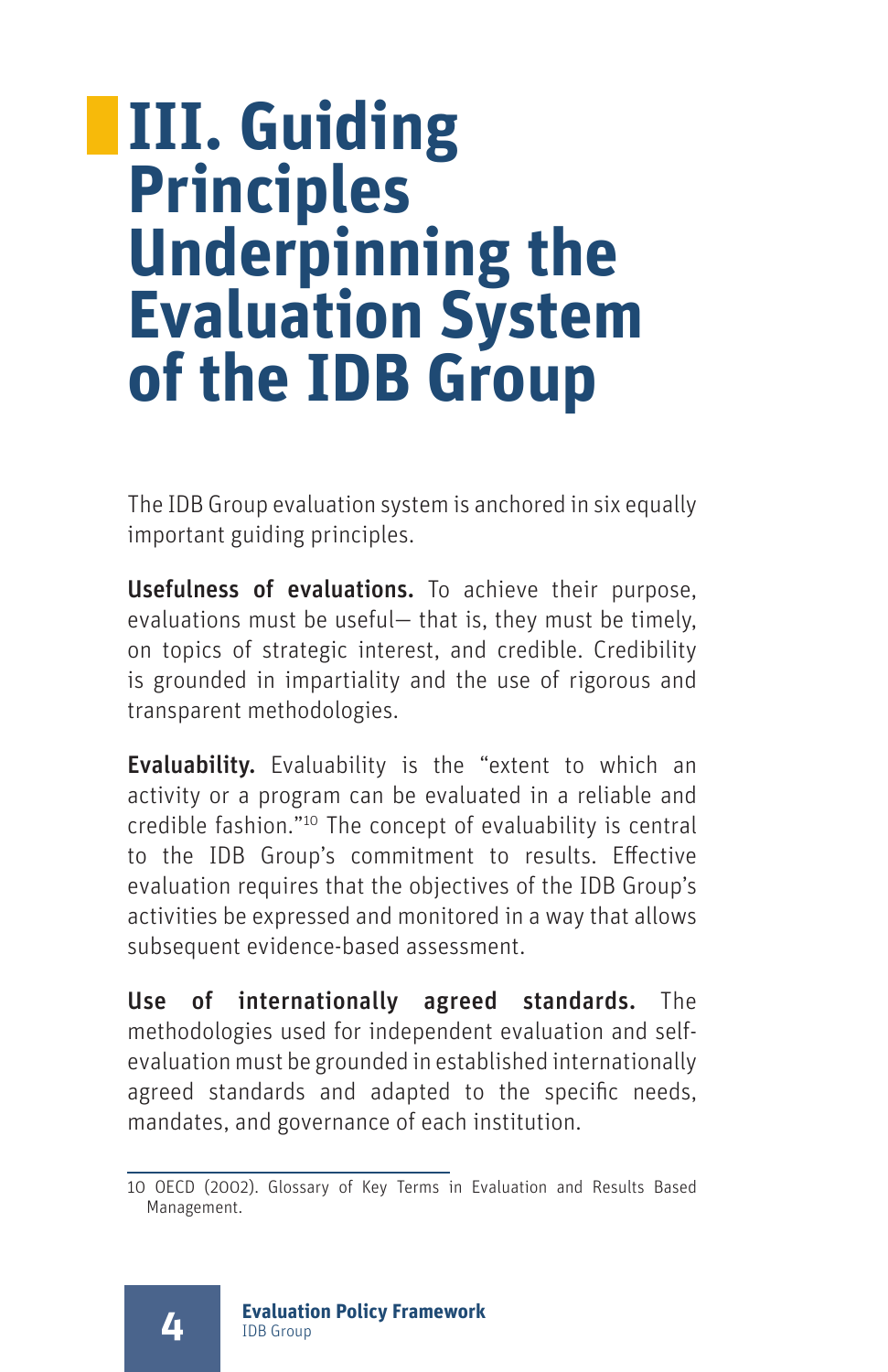**Collaboration.** A collaborative and constructive approach among evaluators and key stakeholders (including the corresponding Boards and Management teams) can enhance ownership and the validity of findings and increase the adoption of recommendations and the use of evaluative lessons. While promoting a collaborative approach, care must be taken to safeguard the independence of the evaluators and ensure the quality of the evaluations.

Independence of the office of evaluation. The independence of the evaluation office is essential to maximize the benefits of the evaluation system. It is a condition for impartiality, credibility, and legitimacy. Evaluative independence comprises four dimensions: organizational independence, behavioral independence, freedom from outside interference, and avoidance of conflict of interest.<sup>11</sup>

- **■** Organizational independence means that OVE operates according to a mandate provided by the Board; it is positioned independently from Management and reports directly to the Board. It develops its work program and budget proposal for review and approval by the Board and it has unrestricted access to all information required to execute its work.
- **■** Behavioral independence entails the ability to produce candid and uncompromising reports. It requires professional integrity and absence of bias in the behavior of the evaluator. To support behavioral independence, the Director of OVE is selected, appointed, and dismissed by the Board, and evaluators are protected from negative effects of

<sup>11</sup> See Evaluation Cooperation Group, Template for Assessing the Independence of Evaluation Organizations, [https://www.ecgnet.org/document/annex-ii1](https://www.ecgnet.org/document/annex-ii1-template-assessing-independence-evaluation-organizations) [template-assessing-independence-evaluation-organizations](https://www.ecgnet.org/document/annex-ii1-template-assessing-independence-evaluation-organizations). OVE is a member of the Evaluation Cooperation Group, which promotes a more harmonized approach to evaluation methodology among Multilateral Development Banks.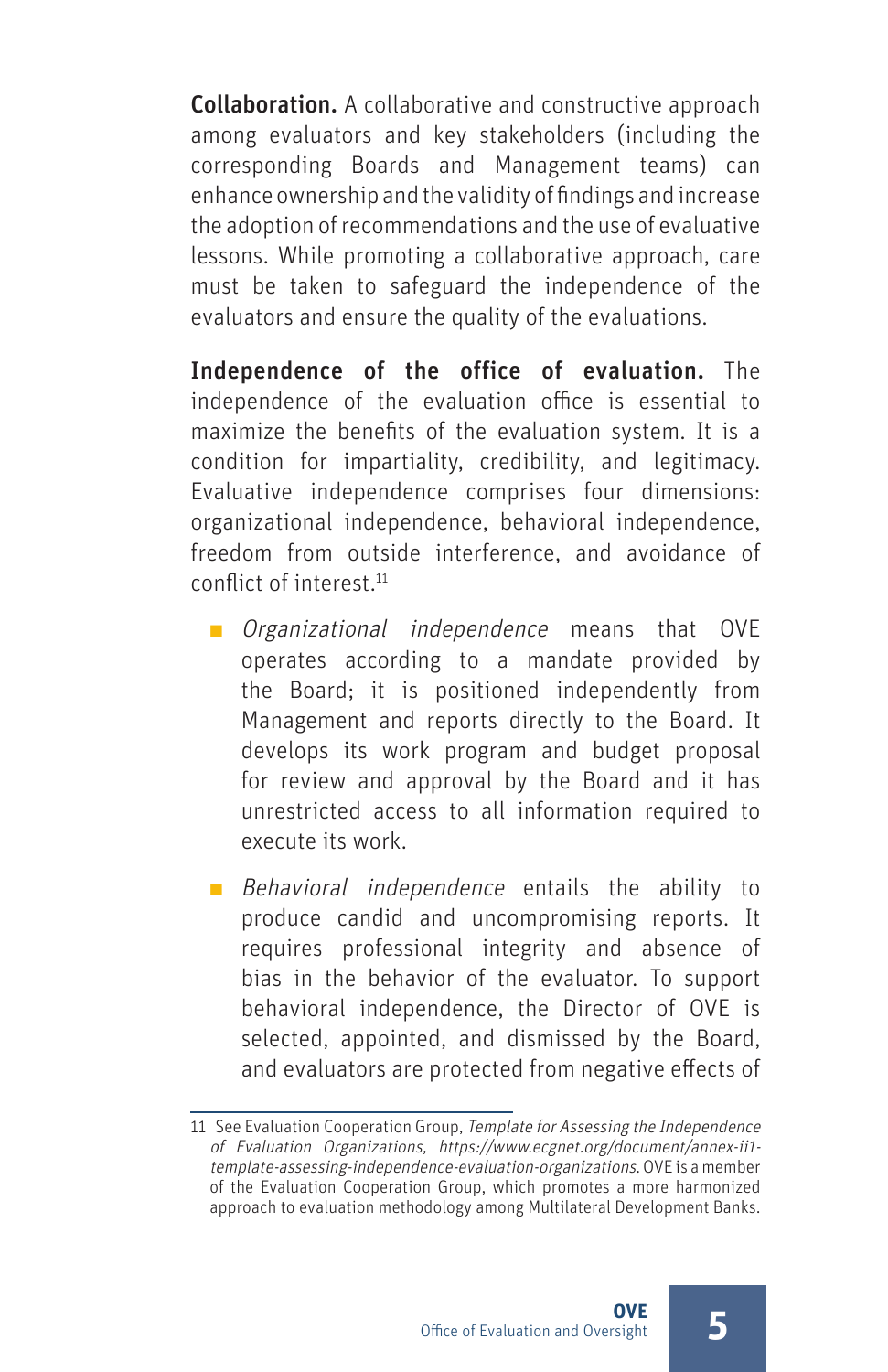their evaluative work on their career development.

- Freedom from outside interference refers to the ability of the evaluation office to set priorities, design processes, and define products, as well as to decide on the design, conduct, and content of evaluations, reach judgments and disclose its evaluations.
- **■** Avoidance of conflict of interest ensures that current, immediate future, and prior professional or personal relationships and considerations do not influence the evaluators' judgments or create a perception of subjectivity.

Appropriate dissemination. For evaluation to support transparency and learning by the IDB Group´s stakeholders (the Boards, Management, staff, clients, beneficiaries, and the general public) it must be made available to them and appropriately disseminated in ways that foster its use, in accordance with the respective institution's applicable internal rules and access to information policies.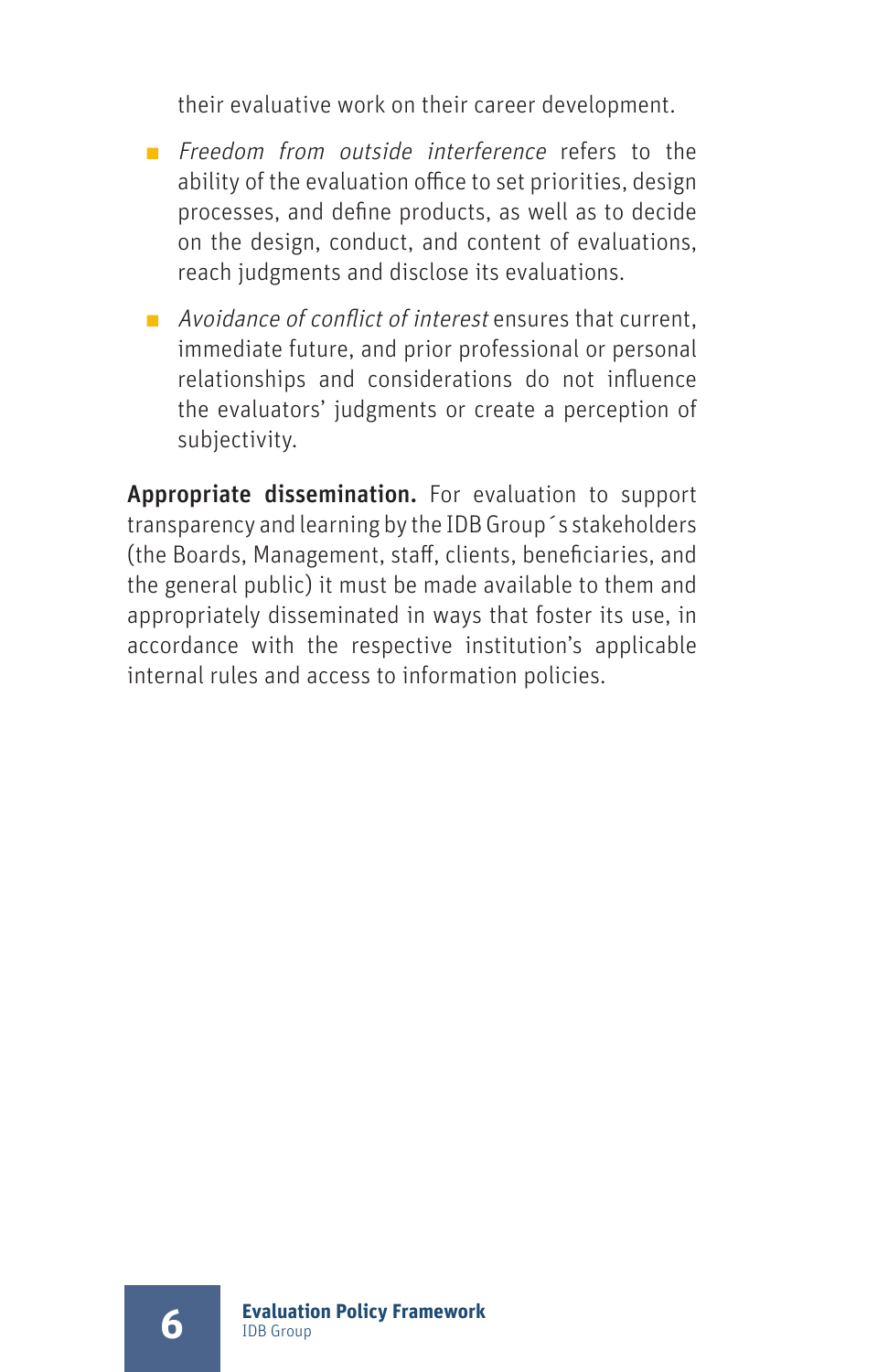#### <span id="page-12-0"></span>**IV. Architecture of the Evaluation System of the IDB Group**

The IDB Group evaluation system includes the different types of evaluations, processes, activities, actors, roles, and responsibilities regarding evaluation in the IDB Group. Effective learning, accountability, and transparency are best achieved by complementary and mutually reinforcing systems of self-evaluation and independent evaluation. The IDB Group's evaluation system therefore contains two main parts— self-evaluation and independent evaluation.

Self-evaluation. Self-evaluations are conducted "by those who are entrusted with the design and delivery of a development intervention."12 The purpose of selfevaluations is to facilitate decision-making, further organizational learning, and accountability. At the core of self-evaluation systems across the IDB Group are selfevaluations of development interventions (e.g., public sector operations, private sector operations, and advisory services), which are embedded in the project cycle. Selfevaluations build on ex-ante evaluability assessments and implementation monitoring, which are an integral part of IDB Group's project preparation and portfolio management processes. The validity of self-evaluations is strengthened by OVE's review and validation of them.

<sup>12</sup> OECD (2002). Glossary of Key Terms in Evaluation and Results Based Management.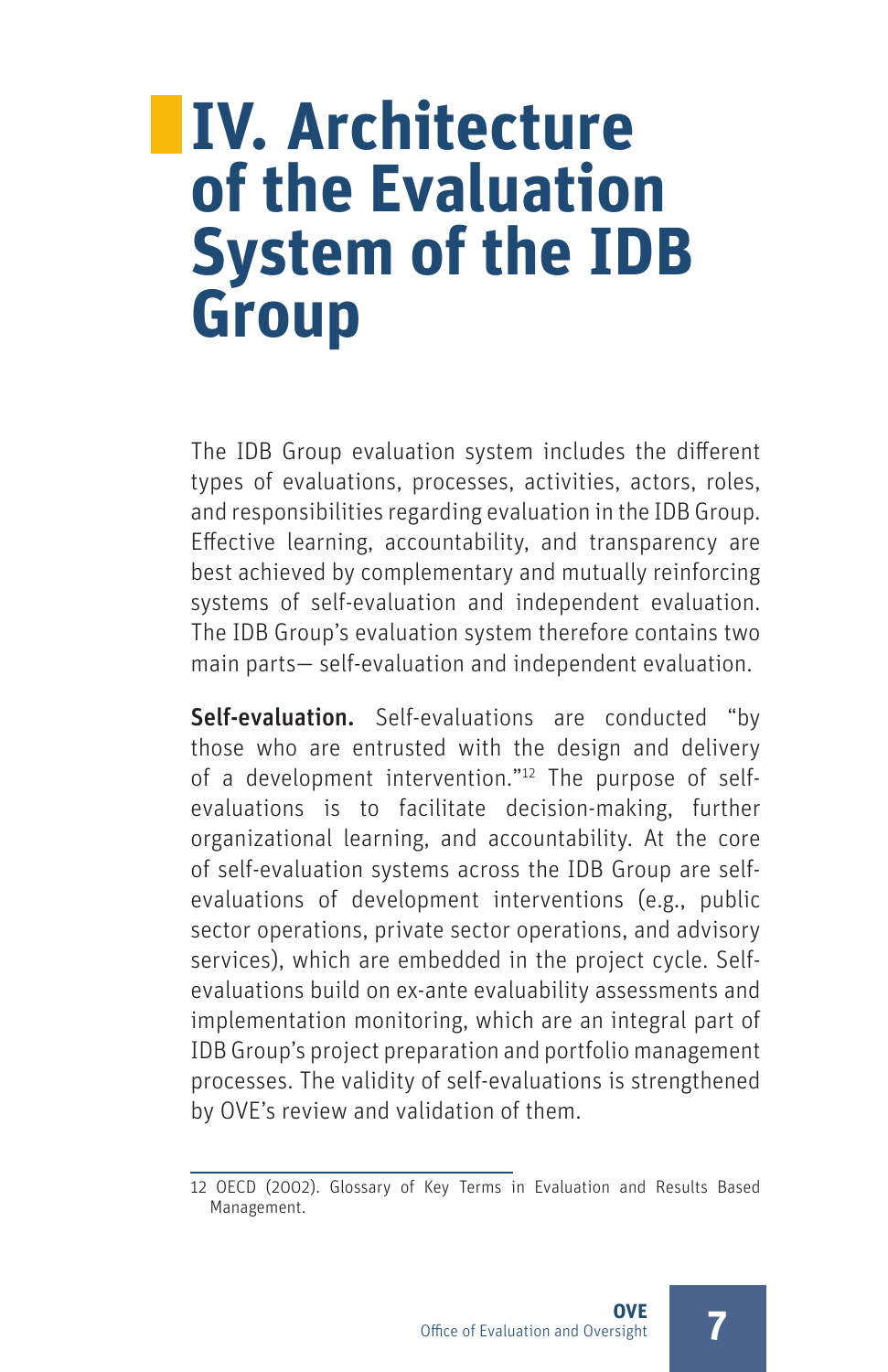Independent evaluation. Independent evaluations are "carried out by entities and persons that are organizationally and behaviorally independent from those responsible for the design and implementation of the intervention."13 Independence provides legitimacy, protects from potential and perceived conflict of interest and interference, and allows evaluators to present findings and make recommendations without fear or favor. To conduct impartial evaluations grounded in solid evidence, independent evaluators are granted unrestricted access to all information required to execute their work. In the IDB and IDB Invest, independent evaluations are conducted by OVE, which undertakes independent and systematic evaluations of the IDB Group's strategies, policies, programs, operations, activities, and systems and reports its findings to the IDB Group Boards, thereby contributing to accountability for development results and continuous learning and improvement. OVE disseminates its findings and recommendations internally and externally, thus supporting institutional transparency and learning by operational staff and the broader development community.

13 Ibid.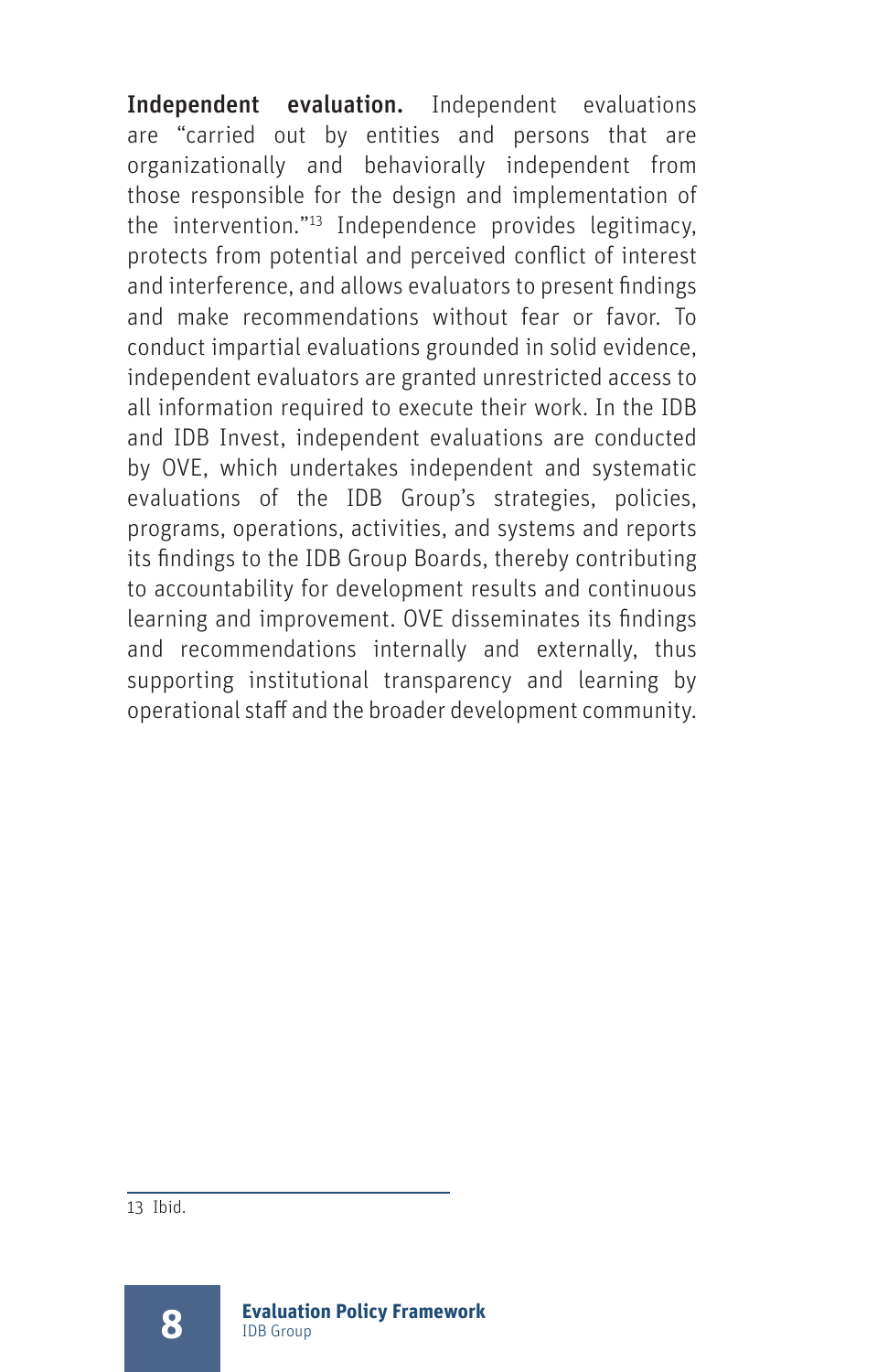#### <span id="page-14-0"></span>**V. Roles and Responsibilities in the Evaluation System of the IDB Group**

Evaluation in the IDB Group is a shared responsibility of the corresponding Board, OVE, and corresponding Management. Evaluation findings are a key input for the Board as it exercises institutional oversight and accountability. OVE, which is independent and reports directly to the Board, undertakes independent evaluations, appraises the IDB Group self-evaluation systems, validates pertinent self-evaluation reports, disseminates findings, and provides oversight and support for the enhancement of the IDB Group's development effectiveness. Each institution's Management is solely responsible for the design, implementation, and self-evaluation of that institution's programs and operations, under the oversight of the Board.

The roles and responsibilities of the Boards of Executive Directors of the IDB and the IIC are to.

- Oversee the evaluation system, adopt the evaluation policy, and oversee its implementation.
- Set the terms of reference for, appoint, and supervise the Director of OVE.
- **■** Approve OVE's annual work program and budget and oversee its implementation.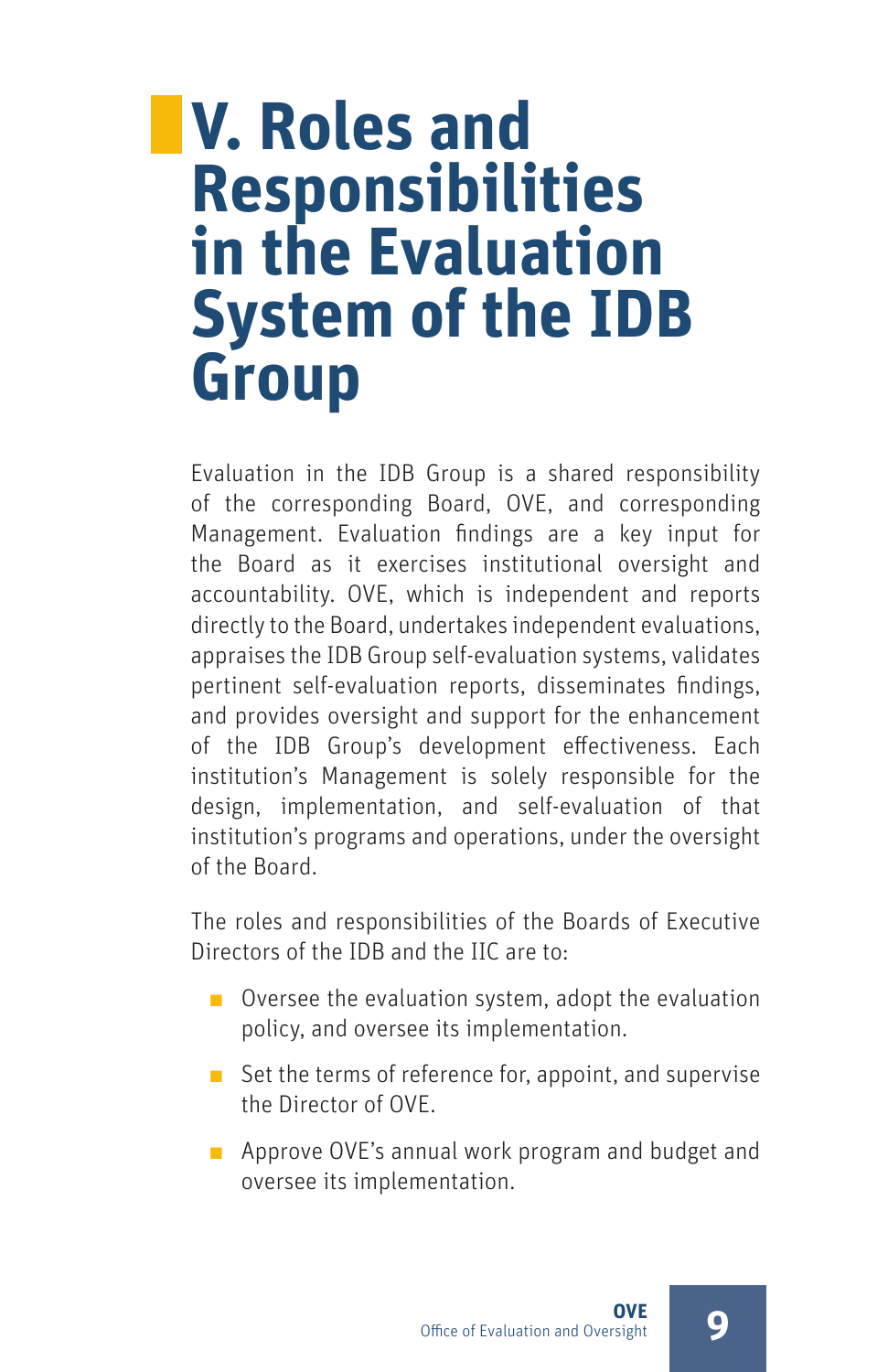- **■** Review OVE's evaluation work and approve recommendations to be implemented by Management.
- Oversee Management's implementation of OVE's approved recommendations.
- Consider Management's self-evaluations and reports on results, as appropriate.
- Ensure, whenever relevant, that evaluation findings are appropriately taken into account in matters circulated to the Board. As needed, request inputs from OVE based on its evaluation work.
- Commission and oversee reviews of the independent evaluation function.
- **■** Delegate to the appropriate committees responsibilities related to the evaluation functions, as necessary.

The roles and responsibilities of OVE are to:

- Report solely and directly to the corresponding Board.
- Prepare a multiyear rolling work program, setting out proposed evaluation priorities, products, and activities. Propose annual budgets to deliver the proposed work program and submit both to the corresponding Board for consideration.
- Ensure the integrity of the IDB Group's self-evaluation system by agreeing with Management on standards, methods, and processes; reviewing and validating self-evaluations; and periodically evaluating the adequacy and functioning of the system.
- Undertake independent and systematic evaluations and oversight studies of the IDB Group's performance and the development effectiveness of its work,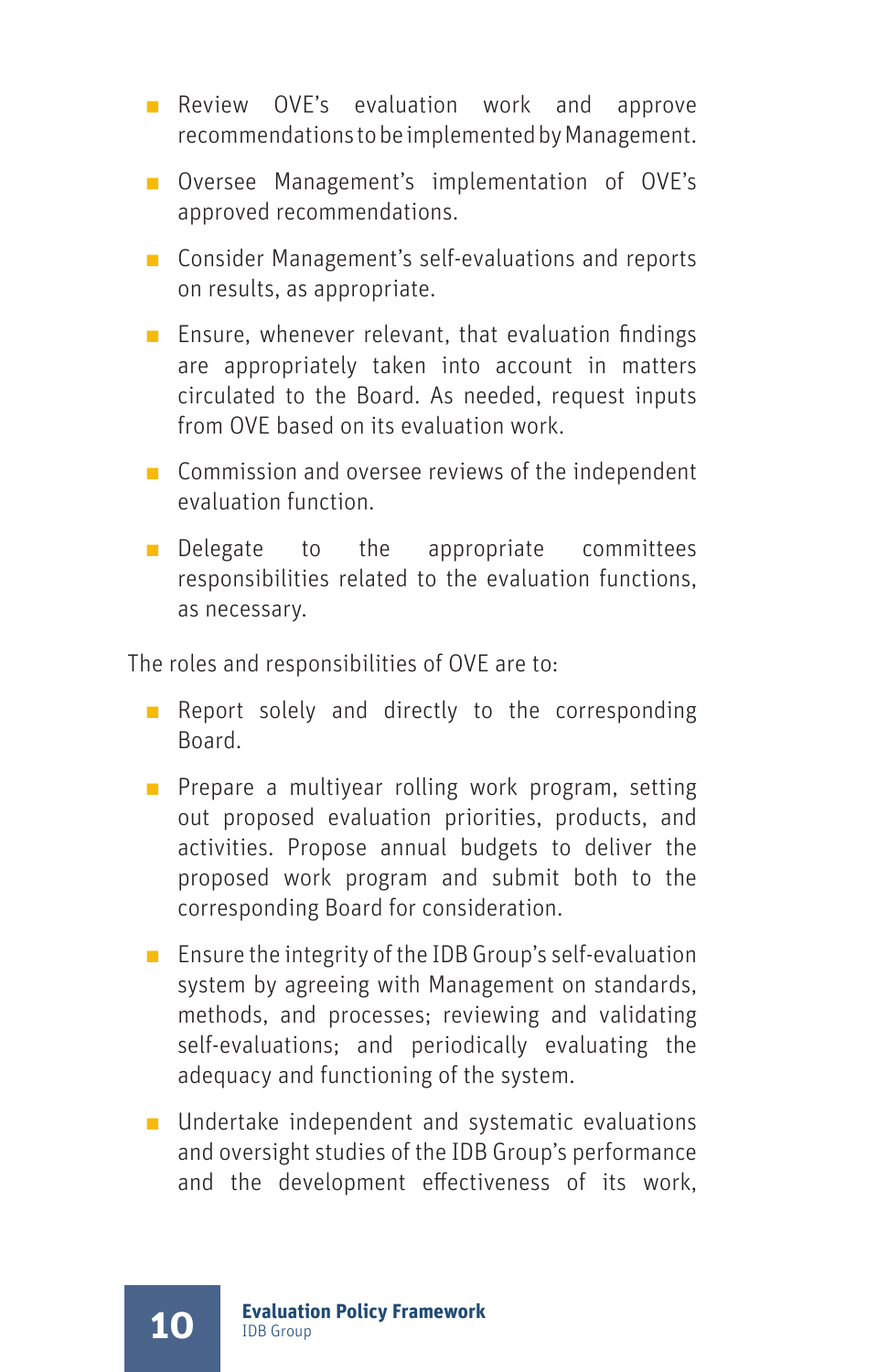including evaluations of specific IDB Group projects and programs, country programs, and sectoral, thematic and corporate issues, and report its findings and recommendations to the Board.

- Provide support to the Board on its oversight role and, as requested, provide inputs to Board deliberations based on previous evaluation findings.
- While safeguarding the independence of evaluations, allow an appropriate level of consultation with and input from Management and other relevant stakeholders.
- Monitor and report to the Board annually on the actions taken by Management to implement Boardendorsed recommendations.
- **■** Disseminate findings and lessons arising from evaluations within the IDB Group, to regional member countries, and to the development community at large in accordance with the access to information policy of the corresponding IDB Group institution. Support a learning environment based on cooperation, information-sharing, and constructive feedback.
- Cooperate with evaluation offices from other IFIs and development agencies, donors, and the development community at large to identify best practices and to share information. Participate in external fora to represent IDB Group's views and interests with respect to independent evaluation issues and contribute expertise and experience to the development of international standards.
- **■** Encourage the participation of counterparts in evaluations and encourage and assist them in building effective monitoring and evaluation systems and capacity in the LAC region.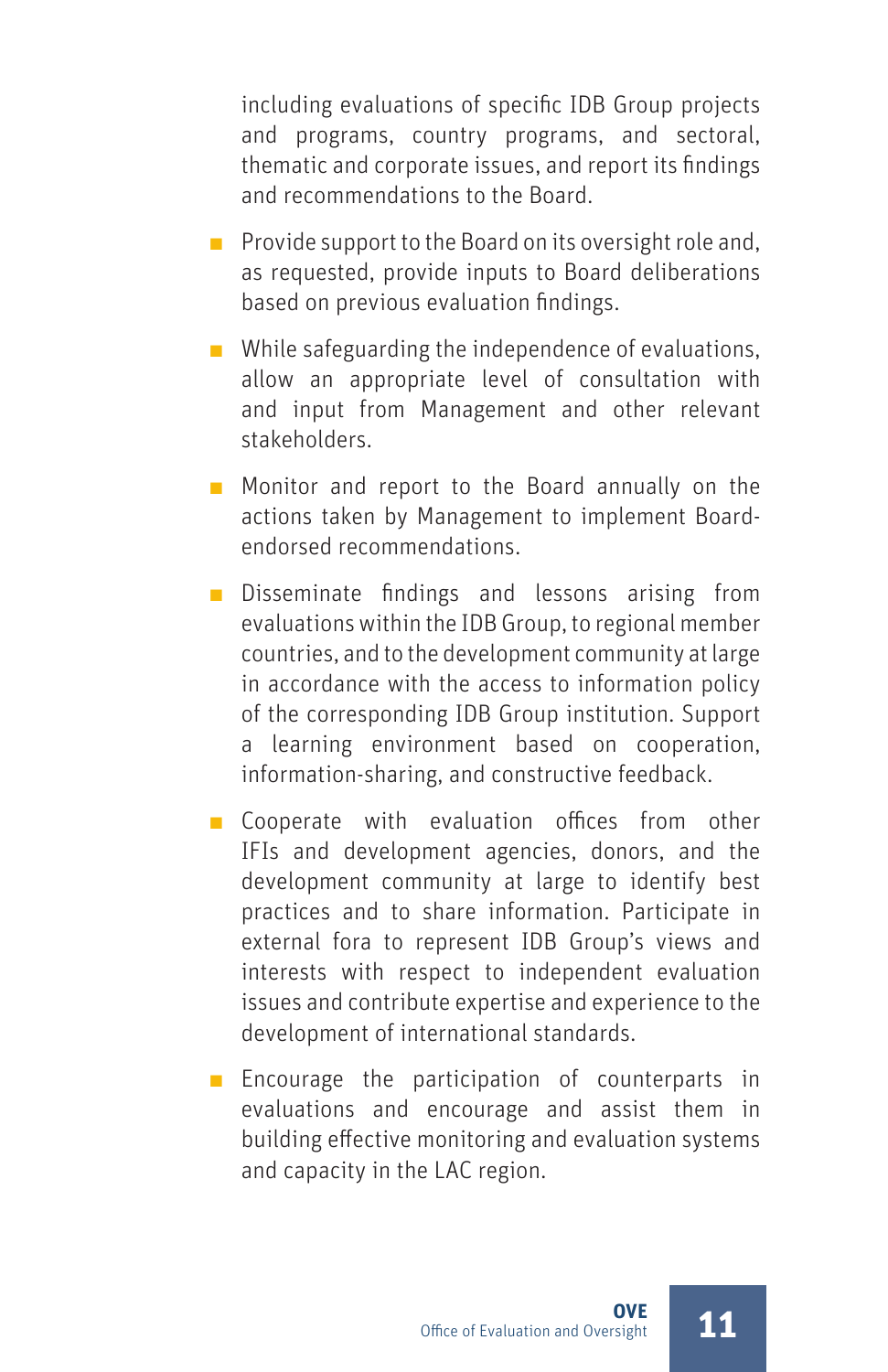The roles and responsibilities of Management are to:

- Ensure an effective self-evaluation system, including the evaluability of its policies, strategies, programs, and operations, adequate monitoring, and timely completion of self-evaluations. Submit corresponding self-evaluations to OVE for review and validation with the agreed-upon scope and periodicity.
- Collaborate and agree with OVE on the establishment of adequate evaluation standards, methods, and processes for self-evaluation, and uphold these standards.
- Periodically report to the Board on the scope and operation of the self-evaluation system and the results of IDB Group-financed operations based on OVE-validated ratings of completion reports.
- Maintain a focal point for coordination with OVE and the Board on all evaluation-related matters. Support a learning environment based on cooperation, information-sharing, and constructive feedback.
- **■** Provide OVE with unrestricted access to all information required to execute OVE's work.
- Respond to OVE evaluations in writing, prepare action plans to implement Board-endorsed evaluation recommendations, track and update implementation, and report implementation progress to the Board.
- Support borrowers and clients in their evaluation activities through joint evaluations and technical support.
- Prepare knowledge products based on monitoring and evaluation findings and disseminate them within and outside the IDB Group to promote learning on most effective solutions and approaches to development.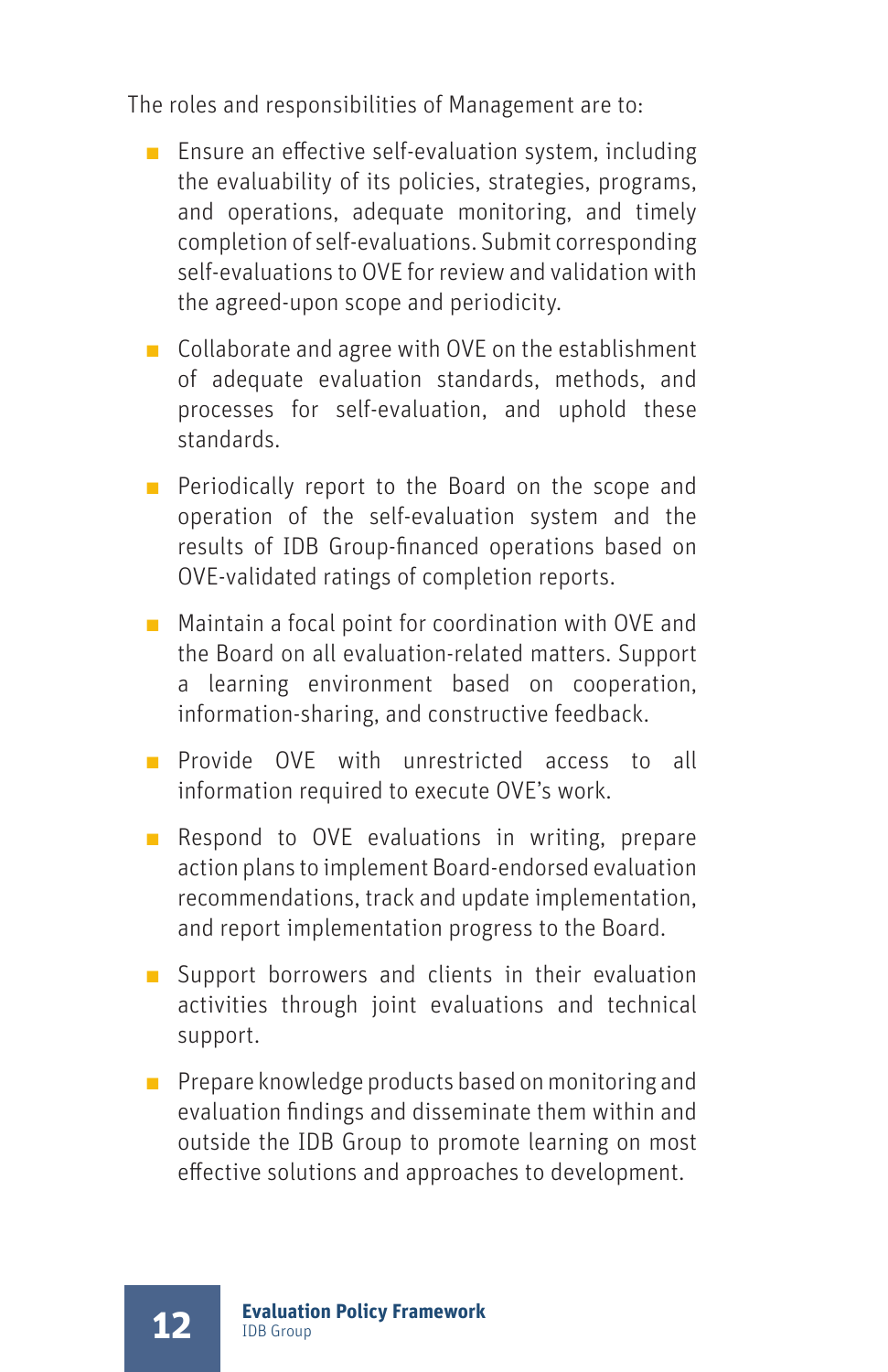**■** Cooperate with self-evaluation offices and development effectiveness units from other IFIs and development agencies, donors and the development community at large to identify best practices and to share information. Participate in external fora to represent IDB Group's views and interests with respect to self-evaluation and development effectiveness issues and contribute expertise and experience to the development of international standards.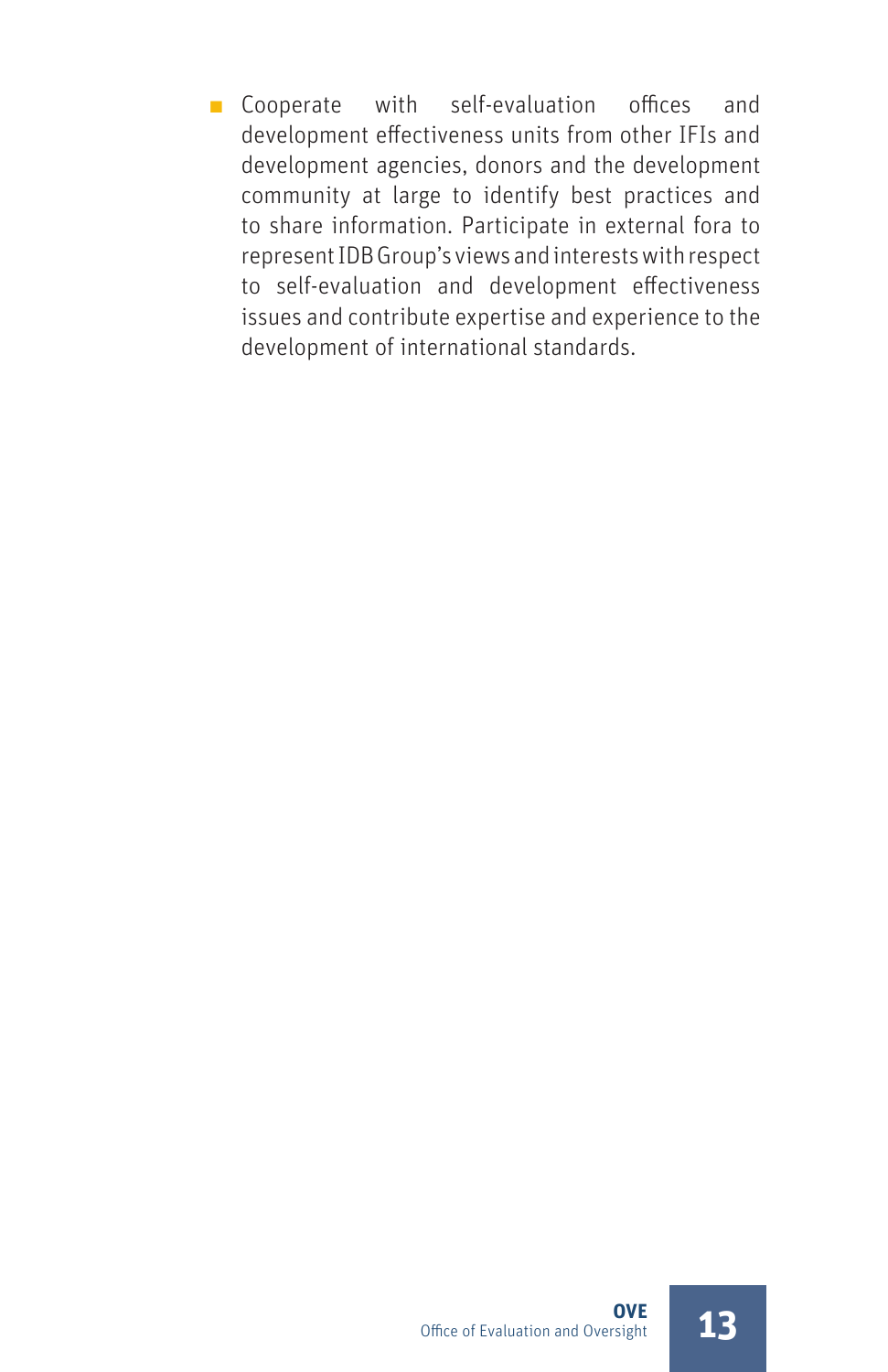#### <span id="page-19-0"></span>**VI. Communication, Disclosure, and Dissemination**

IDB Group communicates evaluation findings and recommendations to its internal users for purposes of learning in accordance with the corresponding institution's regulations governing internal distribution of documents.

IDB Group discloses to the public evaluation work in accordance with either IDB´s Access to Information Policy or IDB Invest's Disclosure of Information Policy (or any successor thereto), as applicable to each institution. Specific guidelines describe disclosure implementation arrangements.

Dissemination activities are carried out to communicate evaluation findings, recommendations, and lessons learned in a timely manner, using a variety of approaches to target different audiences.

The corresponding access to information policy and guidelines shall apply to all matters addressed in this document concerning disclosure.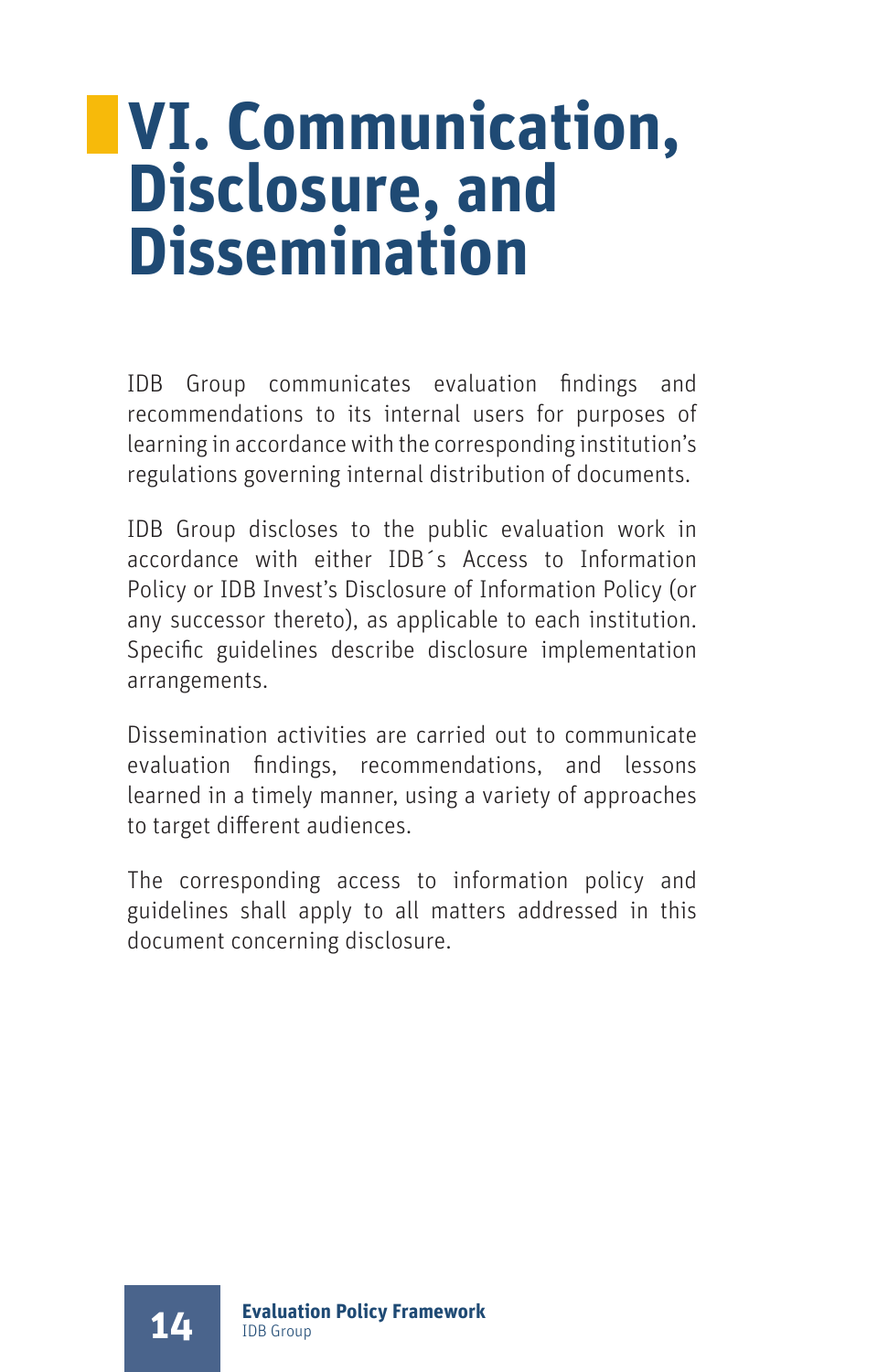#### <span id="page-20-0"></span>**VII. Review of the Independent Evaluation Function**

An external or peer review of the independent evaluation function should be undertaken every six years. The ultimate objective is to ensure the proper functioning of the independent evaluation function of the IDB Group, while providing the Board with a tool to exercise their oversight role. Periodic reviews also indicate the IDB Group's commitment to transparency and continuous improvement. The six-year frequency is defined so that the review results coincide with the appointment of a new OVE Director, providing valuable insights for the incoming Director. For each review, the Board will define whether it will be conducted by an external team of consultants ("external review") or by peer institutions ("peer review") and will approve the corresponding terms of reference, which will follow international good practice for the conduct of such reviews.

Between external reviews OVE will conduct a midterm self-evaluation to assess its performance and provide an opportunity for improvement. The self-evaluation will allow both OVE and the Board to take stock of achievements, identify areas of improvement, and detect potential new issues that may require attention.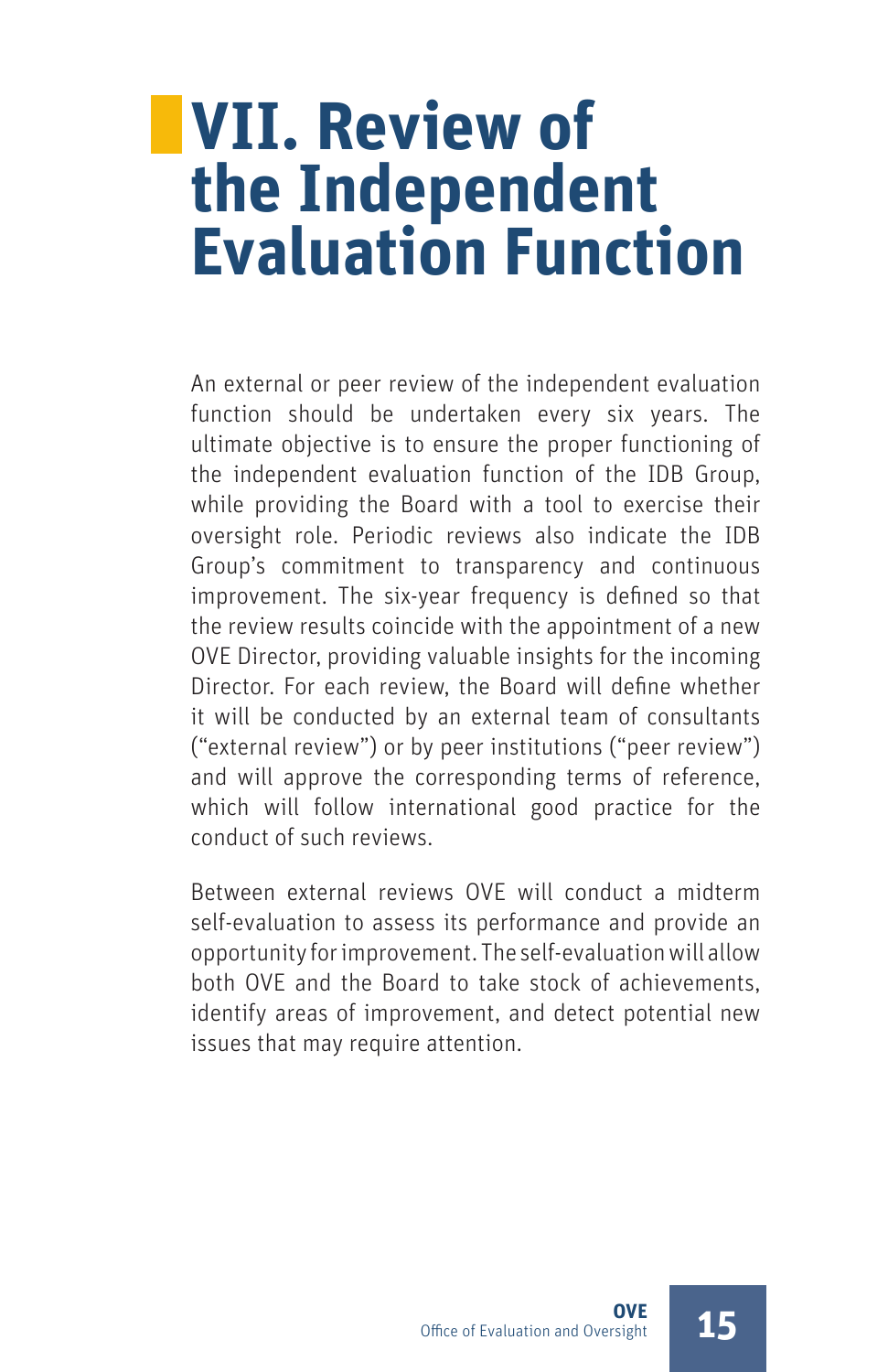#### <span id="page-21-0"></span>**Annex** List of Documents

| <b>Name</b> |                                                                                                                                            | <b>Reference</b>            | Year |
|-------------|--------------------------------------------------------------------------------------------------------------------------------------------|-----------------------------|------|
| 1.          | Report on the Ninth General Increase in the<br>Resources of the Inter-American Development<br><b>Bank</b>                                  | AB-2764                     | 2010 |
| 2.          | Report on the Eighth General Increase in the<br>Resources of the Inter-American Development<br>Bank                                        | AB-1704                     | 1994 |
| 3.          | Delivering the Renewed Vision: Organizational and<br>Capitalization Proposal for the IDB Group Private<br>Sector Merge-out. Resolution     | AG-9/15 CII/<br>$AG - 2/15$ | 2015 |
| 4.          | Delivering the Renewed Vision: Organizational and<br>Capitalization Proposal for the IDB Group Private<br>Sector Merge-out                 | CA-556 CII/<br>CA-165       | 2015 |
| 5.          | Policy and Evaluation Committee (PEC) Terms of<br>Reference                                                                                | DR-525-47                   | 2017 |
| 6.          | IIC Committee of the Board of Executive Directors<br>Terms of Reference                                                                    | CII/DR-684-1                | 2016 |
| 7.          | OVE Director Terms of Reference                                                                                                            | RE-366-18                   | 2017 |
| 8.          | Development Effectiveness Framework                                                                                                        | GN-2489                     | 2008 |
| 9.          | Review of the Development Effectiveness Matrix<br>for Sovereign Guaranteed and Non-Sovereign<br>Guaranteed Operations. New revised version | GN-2489-5                   | 2011 |
| 10.         | IIC 2017-2019 Business Plan                                                                                                                | CII/GA-77-2                 | 2016 |
| 11.         | The IIC's Basic Organization Structure and Staffing<br>Plan                                                                                | CII/GA-75-1                 | 2015 |
| 12.         | Policy Document on Ex-Post Evaluation of<br>Operations                                                                                     | GN-2254-5                   | 2003 |
| 13.         | IDB's Evaluation Recommendation Tracking<br>System - Protocol for Implementation. Third<br><b>Revised Version</b>                          | GN-2707-5                   | 2016 |
| 14.         | IDB Access to Information Policy                                                                                                           | GN-1831-28                  | 2010 |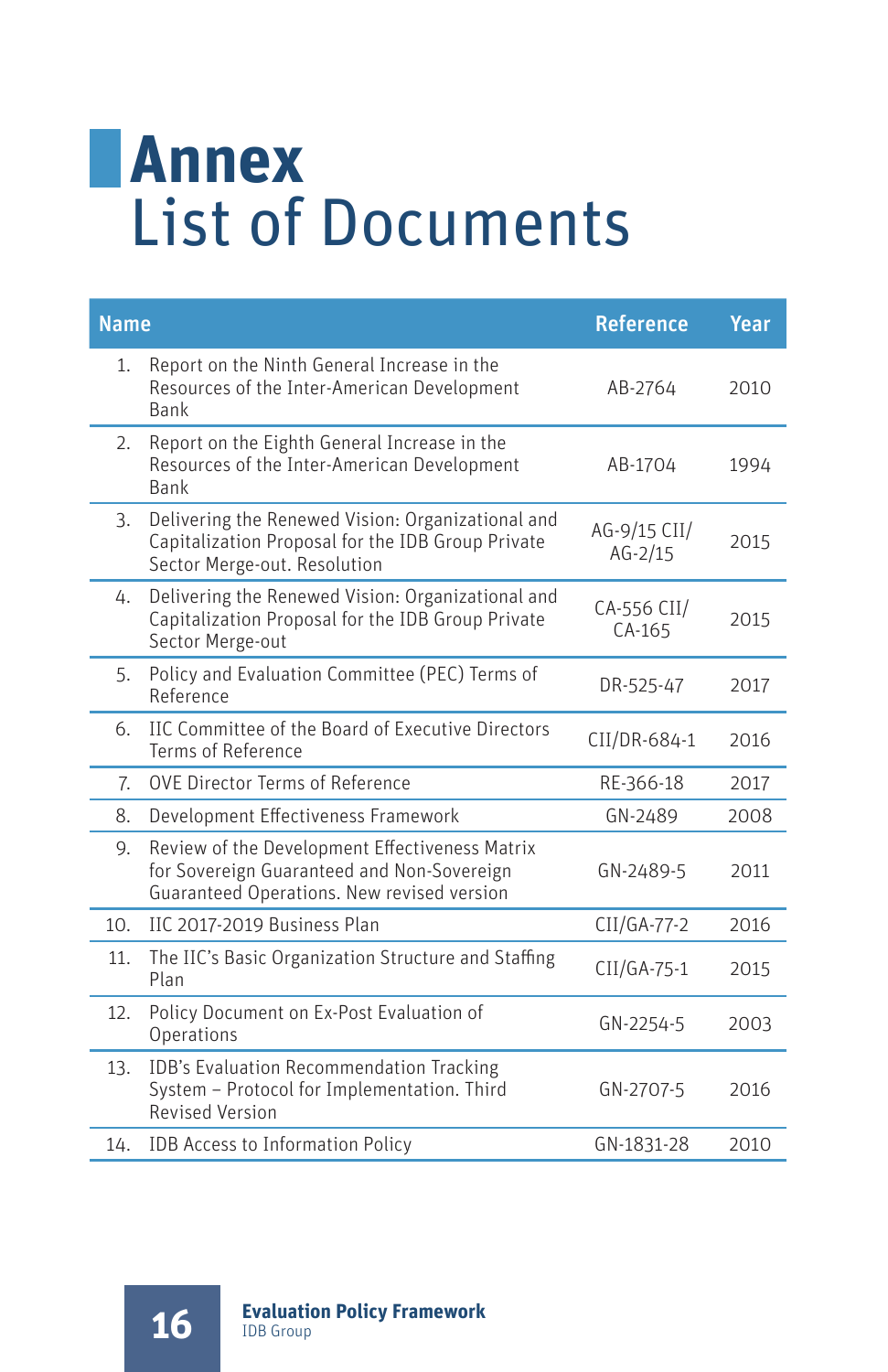| 15. | IDB Access to Information Policy Implementation<br>Guidelines. Revised version                                                               | GN-1831-36    | 2013 |
|-----|----------------------------------------------------------------------------------------------------------------------------------------------|---------------|------|
| 16. | <b>IDB Invest Access to Information Policy</b>                                                                                               | CII/GN-129-14 | 2019 |
| 17. | IDB Organization Manual – chapter on Evaluation<br>and Audit Committee                                                                       | OR-303        | 2016 |
| 18. | IDB Organization Manual - chapter on OVE                                                                                                     | OR-OVE        | 2016 |
| 19. | IDB Organization Manual - chapter on SPD                                                                                                     | OR-SPD        | 2017 |
| 20. | IDB Invest Operations Manual – chapter on Ex-Post<br><b>Transaction Evaluation</b>                                                           |               | 2019 |
| 21. | Service Agreement Between IDB Invest and OVE                                                                                                 |               | 2019 |
| 22. | IDB Administrative Manual - Procedures to Review.<br>Respond and Follow-Up on Evaluations Prepared<br>by OVE                                 | AM-140-1      | 2016 |
| 23. | <b>OVE Mandates, Mission, and Medium-term Work</b><br>Program                                                                                | RE-244-2      | 2000 |
| 24. | Final report of the Working Group on Oversight<br>and Evaluation entitled "Strengthening Oversight<br>and Rebuilding Evaluation in the Bank" | RE-238 Corr   | 1999 |
| 25. | The Oversight and Evaluation Function: A Shared<br>Responsibility                                                                            |               | 1998 |
| 26. | <b>Bank Evaluation System</b>                                                                                                                | RE-200        | 1995 |